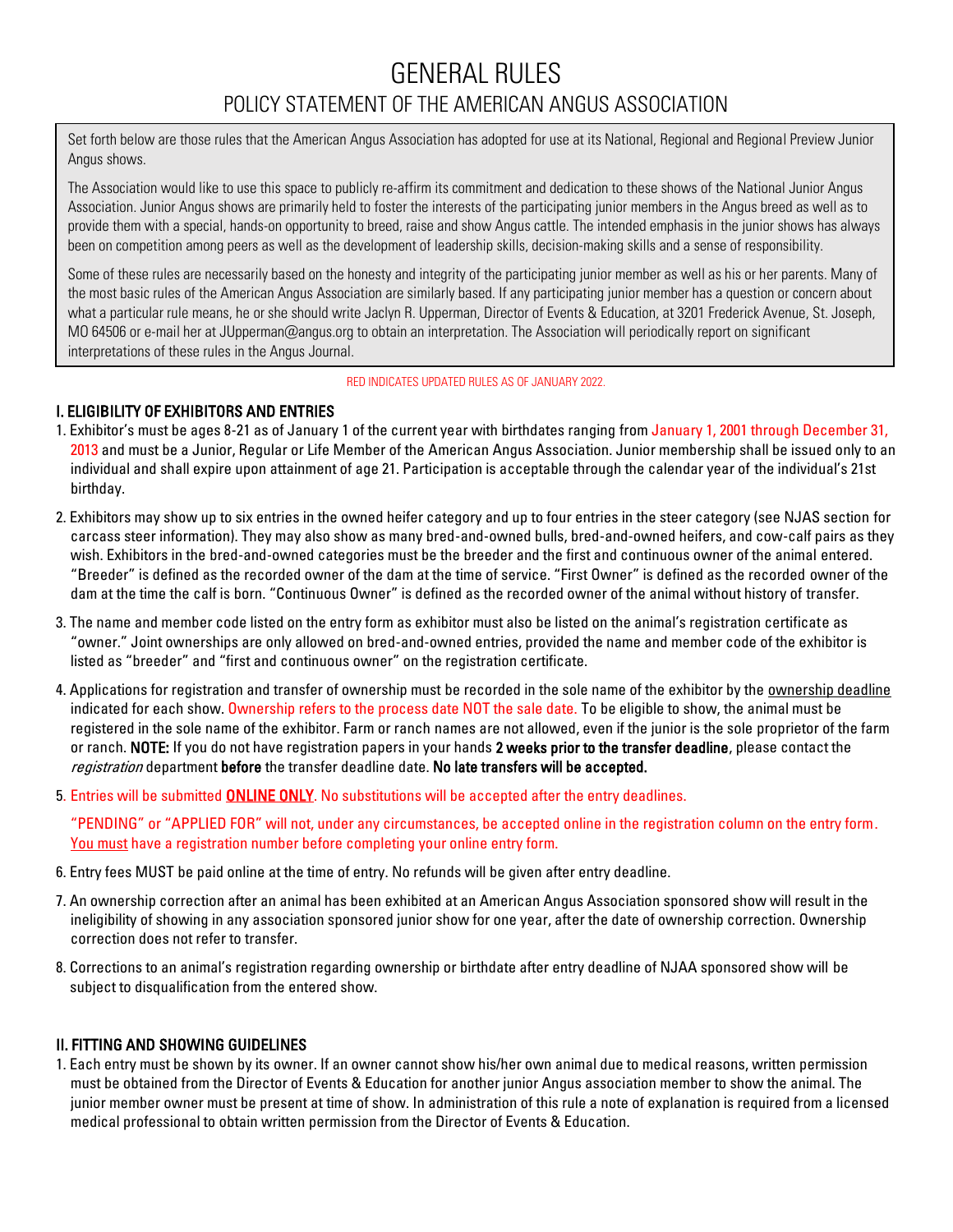- 2. If a junior member can't show his /her own animal due to multiple entries in his/her respective class or division, another junior Angus association member is allowed to show the additional entry.
- 3. Only one person will be allowed to lead each entry in the showring.
- 4. Any exhibitor who loses control of his/her entry more than twice in the showring will be asked to remove the animal from the ring.
- 5. All entries must be on time for their respective class. Once the entries in the exhibitor's respective class have begun walking into the profile view, the exhibitor is too late and ineligible to compete.
- 6. Bulls 12 months of age or older must be shown with a nose lead.
- 7. All entries are subject to Rule 800: Show Rules of the American Angus Association's rules. Rule 800 includes identification of animals; confirmation and structure; alteration of conformation and structure; exhibitor conduct as well as other rules pertaining to the exhibition of Angus cattle.
- 8. Under the Association rules each animal for which entry application (registration) is received, may be subjected to DNA marker typing or blood typing to verify both ACCURACY OF PARENTAGE AND BLOOD TYPE as covered under Association rules. Staff of the American Angus Association must supervise the collection of blood samples.

If a recorded parent is excluded (as a parent) as a result of DNA, the owner may request, at his own expense, the Association to determine the actual parent. Failure to determine the sire and dam disqualifies the animal's eligibility in the Angus Herd Book, and the registration certificate becomes null and void.

9. Each exhibitor is responsible for having his/her animal(s) presented in its natural conformation and structure without alteration or modification, except for the grooming of hair and hooves. The exhibition of cattle displaying false hair will not be allowed. Painting of white skin and surgical alteration of an animal's conformation or appearance is prohibited.

Altering the conformation and/or appearance of an animal for exhibition is prohibited. This includes the covering of white skin, false tail heads (or use of any false hair), with the exception of false tail switches. The use of graphite, powders, hemp or other similar substances used externally are also prohibited. Other prohibited products include those used internally such as steroids, illegal or unlicensed pharmaceuticals or artificial filling. Any animal found to be in violation will be barred from showing.

All entries are subject to visual inspection and/or laboratory testing. The exhibitor of any entry found to be in violation of the above rules will forfeit all awards and premiums and may be disqualified from exhibiting at future Association-sponsored shows.

- 10. Any animal upon check-in, which does not have legible permanent identification marks (ear tattoo marks, freeze-branded marks, or hot branded marks) corresponding to the permanent identification on its registration certificate, is ineligible to show. Once disqualified due to an incorrect, illegible, or absence of a permanent identification mark, animals cannot be permanently identified and re-checked at the show.
- 11. Junior Angus exhibitors are required to wear tucked-in, collared shirts while in the show ring at all regional preview, regional and National Junior Angus Show. Some shows do have a required dress code that must be worn in order to show. At all other shows, exhibitors should dress appropriately. Dark pants, a white or light-colored shirt, and boots are suggested. Neckties and navy blue or black sweater vests are optional. T-shirts, shorts, athletic shoes, etc. are discouraged. Hats and caps should not be worn.
- 12. The use of products in aerosol cans in preparing an animal for showing will not be permitted once the animal enters the line-up area for the show. The use of these products in the line-up area will result in the animal being dismissed and not being allowed to show.
- 13. At any show, no exhibitors, individuals assisting exhibitors or member owners shall be allowed to use any color agents, on any animal exhibited. The Association may adopt and implement various tests designed to monitor this prohibition, including but not limited to a "white towel" or "white glove" test.
- 14. The use of chin straps to alter the confirmation or appearance of an animal is not allowed in the show ring.
- 15. International participants must hold a National Junior Angus Association membership and have cattle registered with the American Angus Association.

### III. MISCELLANEOUS

- 1. No aisle fan usage will be allowed. (Fans placed in the aisle directed toward the rear of the animal.)
- 2. (REGIONAL AND NATL ONLY) No farm signs will be allowed at shows where exhibitors are stalled by state.
- 3. (REGIONAL AND NATL ONLY) Cattle must be stalled with the state in which their herd is located.